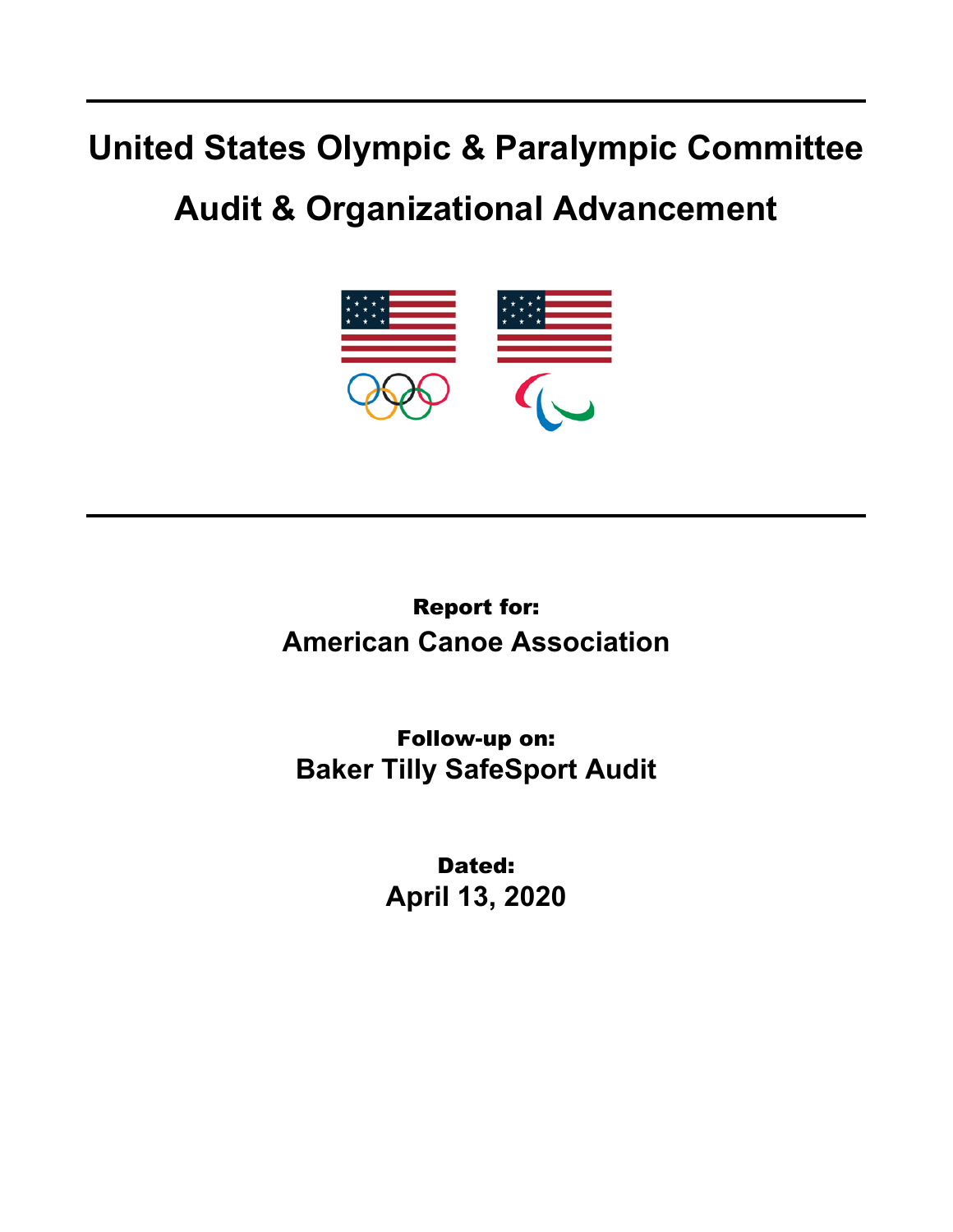

UNITED STATES OLYMPIC & PARALYMPIC **COMMITTEE** 1 Olympic Plaza Colorado Springs, CO 80909

April 13, 2020

Beth Spillman Interim, Chief Executive Officer American Canoe Association

Dear Beth,

During the second and third quarter of 2018, Baker Tilly Virchow Krause (Baker Tilly) performed a Baker Tilly SafeSport audit of American Canoe Association (ACA). The purpose of this follow-up letter is to report on the status of recommendation from the Baker Tilly SafeSport audit of ACA dated August 2018. During the 2019 ACA audit, testing was conducted by the Audit & Organizational Advancement Department (AOA) which was used to verify implementation of the Baker Tilly Safe Sport Audit recommendation. The testing resulted in a low risk recommendation from the audit. This recommendation is now considered closed because follow-up will occur through the 2019 follow-up audit processes.

Important to note, as of September 13, 2019, the USOPC Board approved the revised NGB and HPMO Athlete Safety Policy. Auditing of the U.S. Center for SafeSport's (Center) athlete safety requirements now fall under the jurisdiction of the Center. However, the USOPC AOA will continue to audit compliance with the USOPC policies and procedures.

We thank you and your staff for assisting in the follow-up review.

Sincerely,

Junfit Julle

Bridget Toelle, CPA, CIA Vice President, Audit & Organizational Advancement

cc: Wendy Guthrie Denise Parker Onye Ikwuakor